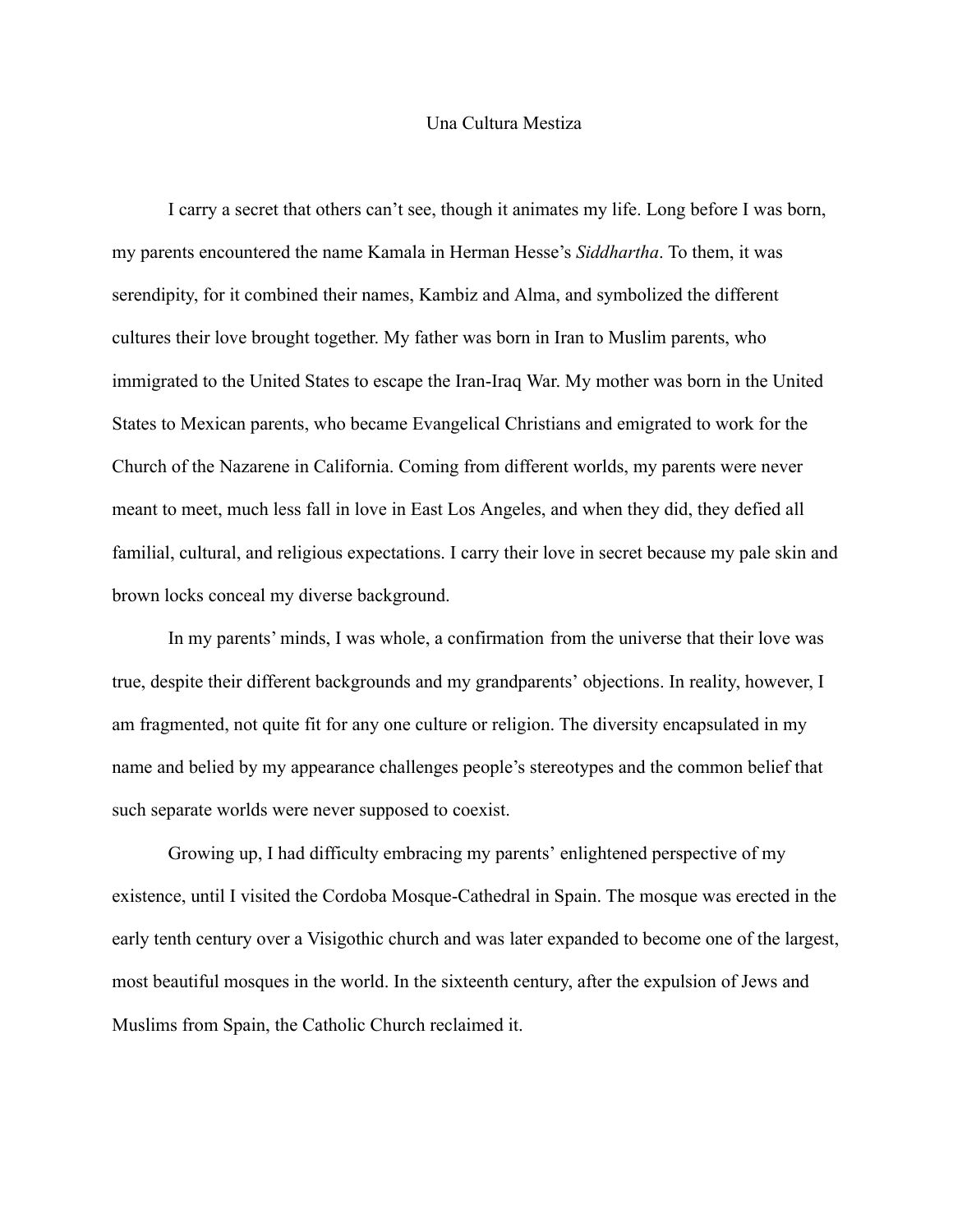Walking through its gate and past the courtyard, I was greeted by seemingly countless columns topped with red and white horseshoe double arches. Beyond the repeating columns was a gorgeous *mihrab* decorated with golden Qur'anic calligraphy, indicating the direction of prayer. At the center of the structure, a gothic cathedral stretched towards the sky. Within it, there were pews and a pulpit, as well as images of Jesus Christ. I sensed a kinship between the jarring fusion of these two different places of worship and my parents' love. Both challenge stereotypes of Muslims and Christians and expose people to new ways of inhabiting the world. I felt at home.

My feeling of belonging did not last long. When I returned from Spain, I began volunteering at Kateri Park, an after-school program for children of refugee families. On my first day, two girls bombarded me with personal questions, one of which was, "What's your religion?" Given that they were Somali Muslims, I disclosed the Muslim part of me to them.

"You don't look Muslim," they said in shock. "Do you even know the prayer?"

I didn't know if I had to justify myself to these little girls. I smiled and recited the *Fatiha* prayer. They joined in, beaming.

My Baba taught my little brother and I the prayer to prepare us for when he dies. The prayer became a part of a morbid routine that filled the ten-minute drive from my house to high school. A school that glared at the two hijabi students who transferred one year. A school that called me a terrorist in the hallway during a bathroom break in Spanish. A school that taught the scene in *Kite Runner* where Amir, a Muslim, prayed on a hospital floor using biblical allegories. I felt a kinship with Muslims, and fervently defended Islam to my mostly White peers. But as I recite the prayer in Arabic today, I do not know what most of the words mean. My dad has translated them for me several times, but they never stuck. Instead, they bring me comfort without knowledge of their exact meaning. I recite them outside of their desired context of *wudu*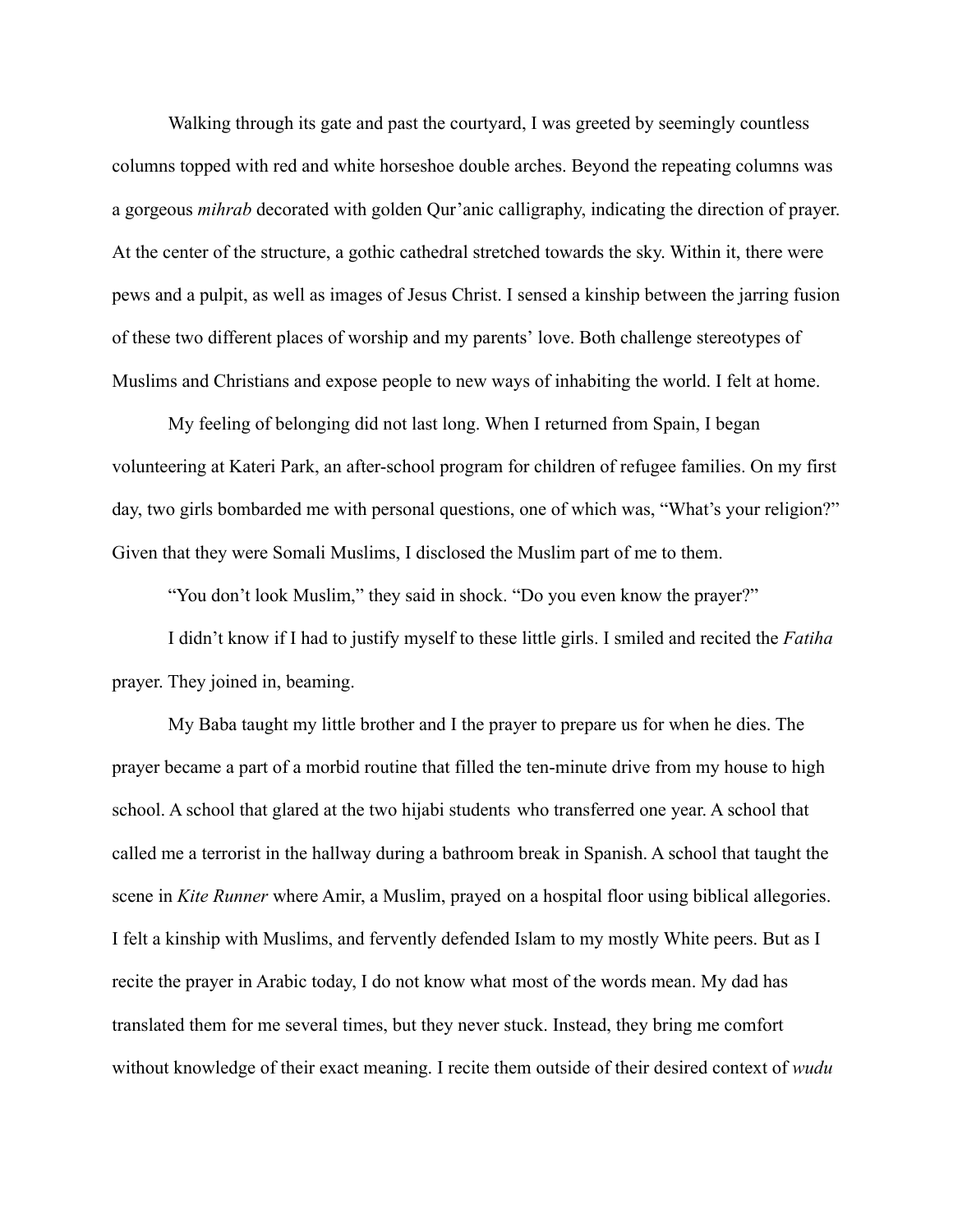and a prayer rug when I am driving in chaotic conditions or walking across a bridge. I carry my fear of heights and the obscure words of God with me. When I recited the prayer for those two Muslim girls, I know I made them feel connected to me while I didn't feel connected to them.

My hyphenated existence as an Iranian-Mexican-Muslim American helps me connect to others, but also deprives me of my own sense of belonging. I was never Mexican enough, Iranian enough, Muslim enough, American enough. Initially, the Cordoba-Mosque Cathedral did not appease my desire for belonging. It merely stood as another example of cultures colliding in a beautiful way. Nothing more than representation. It wasn't until I met Gloria Anzaldúa on a plastic bucket while working at the gas station across from my high school over winter break that I began seeing the Cordoba-Mosque Cathedral in a more enlightened way.

I had always been skeptical of language. I found it often changed to adapt with the times, but when applied to human experiences, more often than not, it impoverished the complexity and diversity present in the world. I saw umbrella terms as threats to my individuality, that forced me to think in terms of a collective identity instead of trying to explore how I could bring my own unique experiences and perspectives to every interaction. In her book Borderlands, Anzaldúa wielded language against my previous assumptions. *Una cultura mestiza* was an umbrella term she coined that encapsulated the diversity I saw present in my worlds and embraced both my individuality and a collective belonging. Just as my parents had understood the power of naming me Kamala to symbolize the beautiful fusion of cultures their love brought together, Anzaldúa understood the power of naming the new culture she belonged to as a result of living on the borders of three cultures – white, Mexican, and Indian. She reminded me of the power of truly accounting for, recognizing, naming, and claiming your own space within a collective identity. She claimed exile and displacement as her new culture, and called its inhabitants *las mestizas,* a